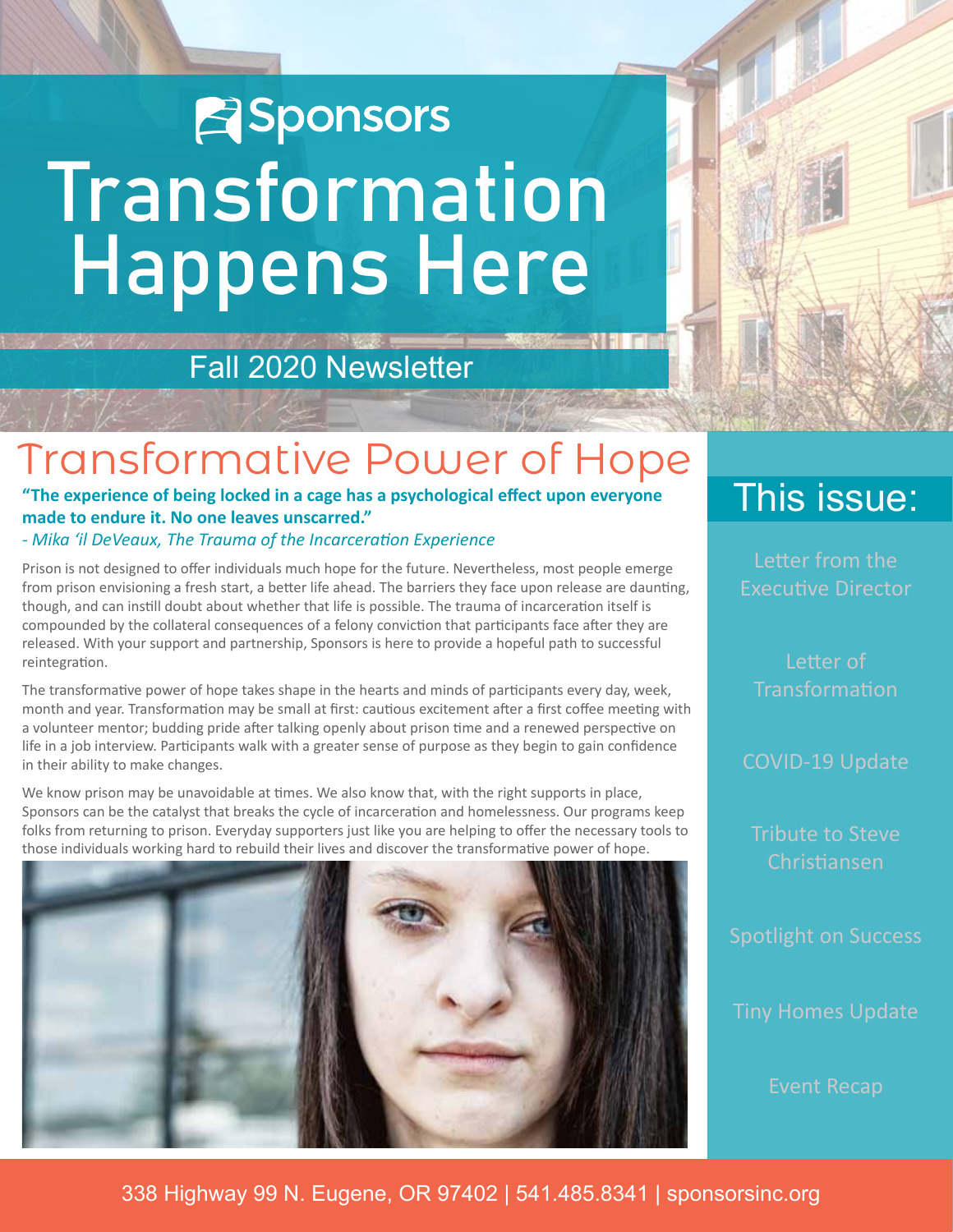

# From the Director Paul Solomon

## **Dear friends,**

2020 has been a year like no other. As we grapple with the ongoing impacts of a global pandemic and historically unprecedented wildfires throughout the state, Sponsors' program participants inspire me to recognize all there is to be grateful for. I have a deep appreciation for the challenges that our clients face during these most unusual times. Reentering the community is daunting under the best circumstances. The folks we serve arrive at our door the day they are released with little more than the clothes on their backs. Now they

have a pandemic to contend with and many are required to quarantine for the first 14 days they are out. Even simple physical human connection like a long-awaited hug may put them or a loved one at risk. They are also returning to a local economy where service industry jobs, the type of work most of our participants rely upon, are few and far between. And yet, despite all of these challenges, we witness the dogged determination and perseverance of the people we serve, even after years of incarceration.

One of my favorite moments in a participant's journey is the day they move from our transitional housing into a place of their own. The excitement and joy are palpable.

**Over the last year we served a record 615 people in our Transitional Housing Program!** The vast majority successfully completed the program and moved into stable, permanent housing where they continue to thrive.

This past week we welcomed our first residents to Jeffrey Commons, ten beautiful new Tiny Homes. We had originally planned to open them in spring but instead reserved them to accommodate individuals who needed to quarantine because of COVID-19. Our first resident told me, as he walked in, how grateful he was to finally have a place of his own. *A veteran who had experienced homelessness, he was on the verge of tears, acknowledging his heartfelt appreciation for his beautiful new home.* I am continuously grateful for the community support that makes housing opportunities like this one a reality.

It goes without saying that we are living together through unprecedented times. *And "together" looks and feels different than ever before.* I am so grateful for and humbled by the continued support and solidarity you have so generously shown over the past year. It is truly remarkable that, despite numerous challenges, our programs and clients continue to *thrive*.

And yet, despite so many successes, there remains a great deal of work to be done. The Black Lives Matter movement has further illuminated the historic inequities and structural racism that persist in our communities. The systems that purport to deliver safety and justice are in much need of reform. I believe we have a responsibility—as individuals, as an organization, as a community—to honestly and courageously examine the ways that we participate in systems that perpetuate racism and inequity. This is not work to be undertaken lightly. But we at Sponsors are strengthened in knowing that we are in this **together**.

In closing, I want to share my gratitude for the incredible community support we receive from people just like you. As evidenced by the story I shared about our newest Tiny Homes resident, your support makes a very real difference in the lives of our program participants. **Thank you**,

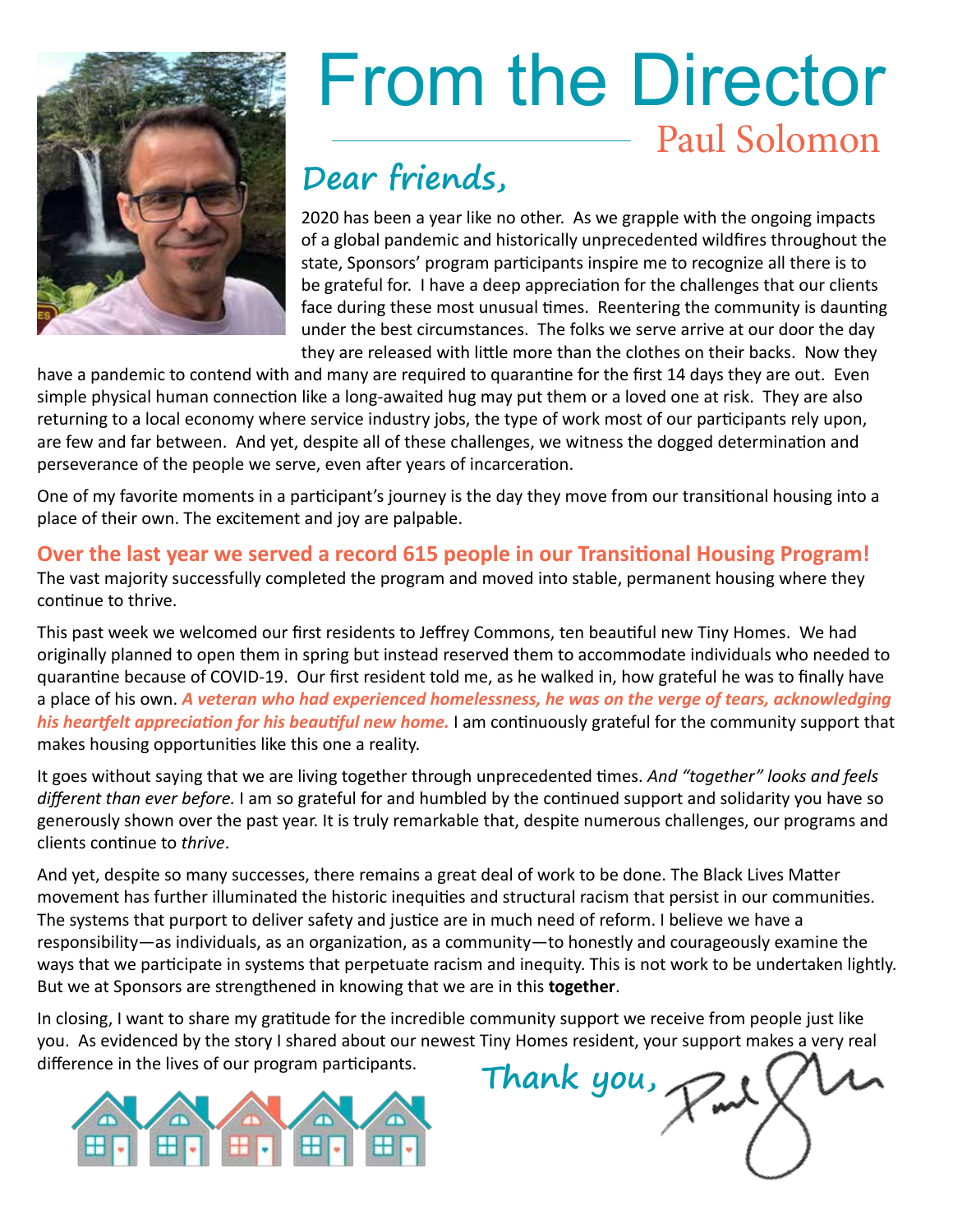# Letters of Transformation



#### **Dear reader,**

In the one year since my release from prison Sponsors has been an amazing partner in my successful journey back into society. Talk to any probation officer or felon and they will tell you the hardest part of incarceration is not the years behind bars, it's "getting out."

My 60th birthday should have been a great celebration; however, this would be the day I entered the prison system for the first time in my life. Being incarcerated was something I never thought would happen to me, however sometimes addictions (in my case Oregon

video slots) result in actions that are clearly wrong.

During my final two months

behind bars, the one thing I heard from other inmates was how fortunate I was to be going to Lane County because "they have Sponsors." Many counties offer little or no services except for a couple nights in a hotel room and directions to the local mission. Many of the fellow inmates I met were worried about getting out because they knew they would end up hanging out with their old crowd, quickly picking up bad habits and would end up back in prison.

#### *"From the minute I arrived at Sponsors I was treated with the utmost respect and dignity as an equal."*

Felons reentering society have many barriers and hear the word NO every day. From finding a job to renting an apartment to getting transportation or simply finding a computer; the challenges become frustrating to the point of giving up. At Sponsors, I heard YES with encouragement, respect and support. Some of the outstanding services Sponsors provided for me included: counseling, job/computer/transportation support, housing support, a mentor, financial support, and government services assistance (SSI, Disability, Food Stamps, Driver's License).

I think of leaving prison sort of like an astronaut that has been working and living in the Space Station for years—a million miles away from loved ones, family and friends. Getting out is the hardest part, I felt disoriented like a deer in headlights. But the entire Sponsors staff was there for me. They are, by far, the only organization in the country that understands exactly how we feel and they deliver 120%.

Sincerely,<br>Shomar Holve

# **COVID-19 Update**

In the Prison System: On the heels of multiple outbreaks inside Oregon correctional facilities in August, the September wildfires forced massive evacuations that ultimately led to cramped, unsafe conditions where proper social distancing was impossible. More than 1,000 inmates were squeezed into a single facility already facing over 100 confirmed cases of COVID-19. To date, 12 people in Oregon have died of COVID-19 while in custody.

#### On Sponsors' Campuses:

Sponsors staff is working diligently to stay safe. All new residents returning from "hotbed" correctional facilities are quarantined for two weeks. Other new residents are tested within days of arrival. Sponsors continues to offer bi-weekly testing via Lane County

Health in the Resource Center.

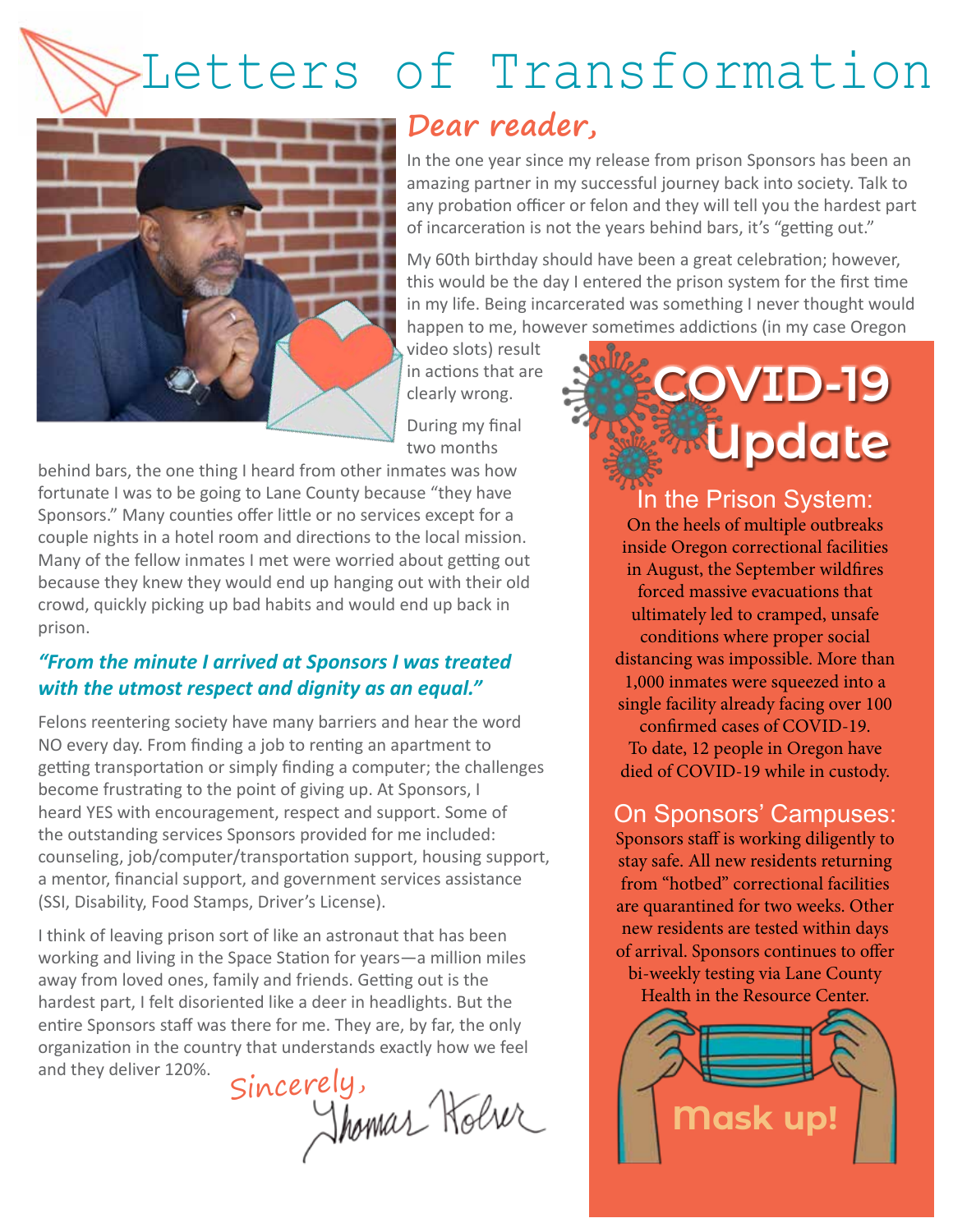# **Remembering Steve Christiansen**

*Sponsors and the struggle for social justice lost a longtime friend and advocate with the passing of Steve Christiansen in July. Steve was a 10-year member of the Board of Directors and served as the board chair at the time of his passing. In this remembrance the board collectively highlights Steve's contributions to Sponsors and the wonderful personal qualities he shared with us.* 

Steve led the charge in bringing the *Kindness Campaign* to the local community as he embodied kindheartedness. One of our board members observed "Talking with him for only a few moments...you could tell that he cared," and another "he always had a full, glorious smile that was absolutely contagious, and he was kind.... **always**."

How a person handles adversity explains so much about their character. Those of us who worked with Steve through the 18 months from his cancer diagnosis to his passing, marveled at the dignity and grace with which he faced his illness and treatment. He had an openness and optimism about his diagnosis, and his dedication to Sponsors never wavered. There was no awkwardness in talking to Steve about his illness because his own acceptance and grace put the rest of us at ease.

At a board retreat last year one of our activities was to exchange how we came to be involved in Sponsors' mission. I learned that Steve came to his social justice values early in life through his parents. It was a story not unlike my own and made me feel a greater kinship with Steve. But Steve was also able to bring his professional



expertise to his work with Sponsors. He spent many years collaborating with social science and health researchers developing interactive media and software tools to assist in behavioral intervention programs. Behavior change is, of course, the thrust of many Sponsors programs



with its clients, so Steve's expertise was a natural fit.

Steve also used his video and media skills to produce films that told Sponsors' story, helping to spread our message of justice reimagined and raise much needed funds to realize our goals.

Like many social justice advocates Steve was motivated by the oft-quoted words attributed to Martin Luther King:

#### **The arc of the moral universe is long, but it 66 bends toward justice.** *-MLK*

Steve was hoping to remain alive long enough to see that arc bending in the right direction this fall. We share the sadness of many that he was not able to live to see this, but we are inspired to carry on this mission in his name. Sponsors and those of us on the board are all better humans for having known and worked with Steve, and we look forward to honoring him by continuing to support those working to transform their lives and make the world a more just and kind place.

Steve Hecker, Chair, for the Sponsors Board of Directors

**If you would like to donate in Steve's name, checks can be mailed to Sponsors Inc. 338 Highway 99N Eugene, OR 97402**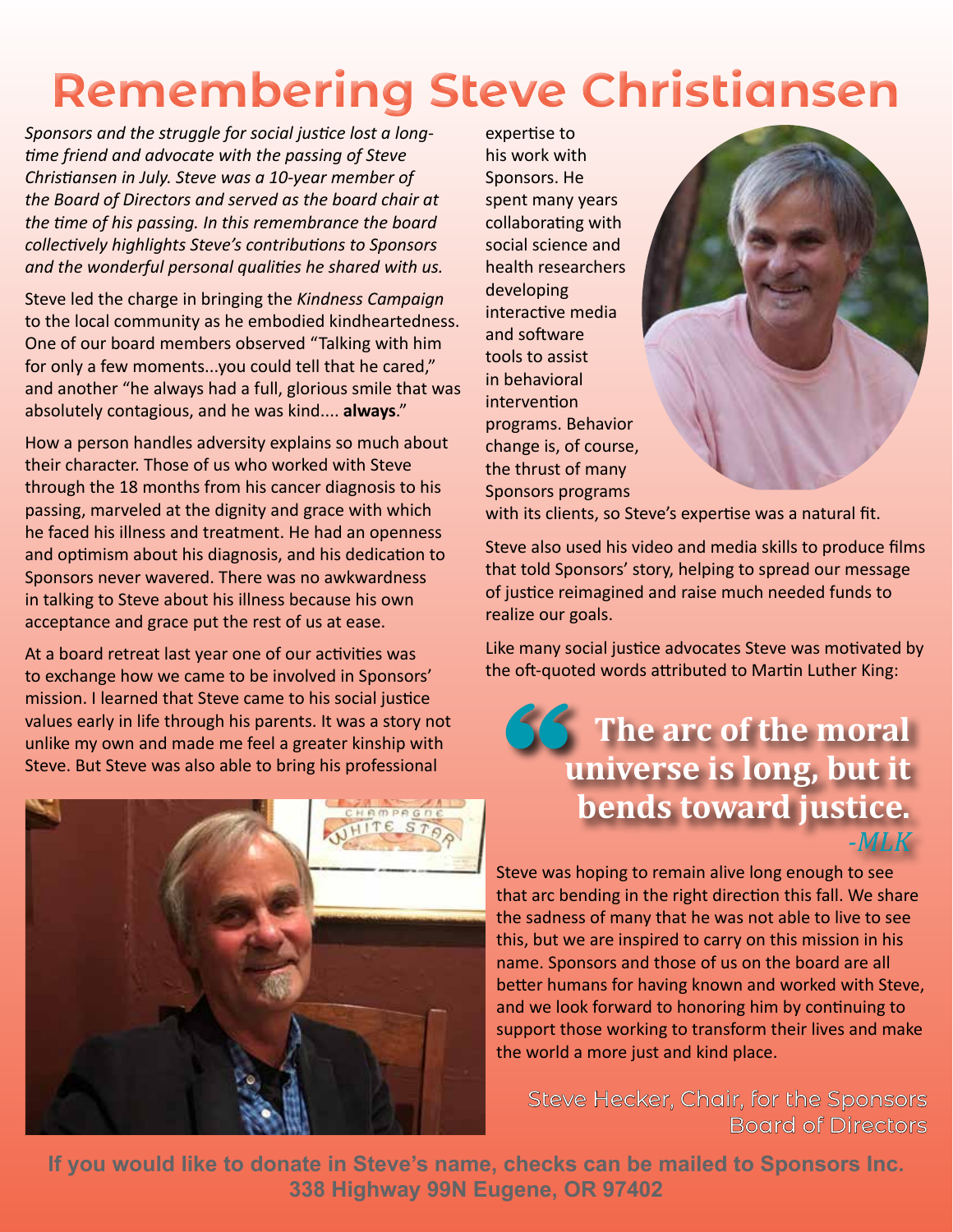# **Spotlight on Success**

Kendra Wright is living proof that people can and do change. As a former Sponsors client and current volunteer mentor, Kendra works full time as a peer support specialist for Lane County. Before her time at Sponsors, Kendra struggled with addiction, homelessness and incarceration. Today she is committed to inspiring hope among those who face similar circumstances as she fights for change as an activist and advocate.

#### **"My whole life I knew I was supposed to help people," Says Kendra. "[But with multiple felonies] I never thought I would be an employee of the County… I'm blown away every day that I get to wake up and do my job."**

Recently Kendra has been instrumental in passing two crucial pieces of legislation: *the Children of Incarcerated Parents' Bill of Rights* and *Selene's Bill* (HB 4009) which allows for reversal of parental rights



termination. She has also begun mentoring young women who are preparing to transfer from *Oregon Youth Authority* to *Coffee Creek Correctional Facility*. No official program exists to prepare these young women for the major changes they must navigate through the transition. Kendra is hoping to change that.

"It keeps me going and gives me hope that change can happen. I don't have to be a victim of the life I had or the



circumstances that happened. I can be strong and help others who don't have the resources they need," she explains.

Kendra's extraordinary story is centered around the importance of hope— first losing it, only to find it again and now inspire it in others.

"Sometimes people don't have hope, and they need someone who can be that light to get them through that dark tunnel. People who are peer supports, advocates or mentors can help shine the light that others can't see."

### **First Residents of Jeffrey Commons are Coming Home**

Earlier this year as the pandemic began ramping up, Sponsors was honored to partner with the County to offer Jeffrey Commons—a campus comprised of tiny homes—as a respite site for unhoused individuals sick with COVID-19. The County had been struggling to identify hotel rooms for sick individuals to stay and heal. Sponsors Executive Director Paul Solomon saw a major need and jumped in quickly to fill it.



Now the tiny homes are vacant and fully sanitized, ready to offer new residents safety and stability. Oftentimes individuals with conviction histories struggle to find adequate housing as they continue working to rebuild their lives. Residents of Jeffery Commons will have access to services including employment support, mentoring and counseling. Thanks to generous community partners, each unit is fully stocked with everything needed to feel at home for new residents, and we are ready to welcome them!